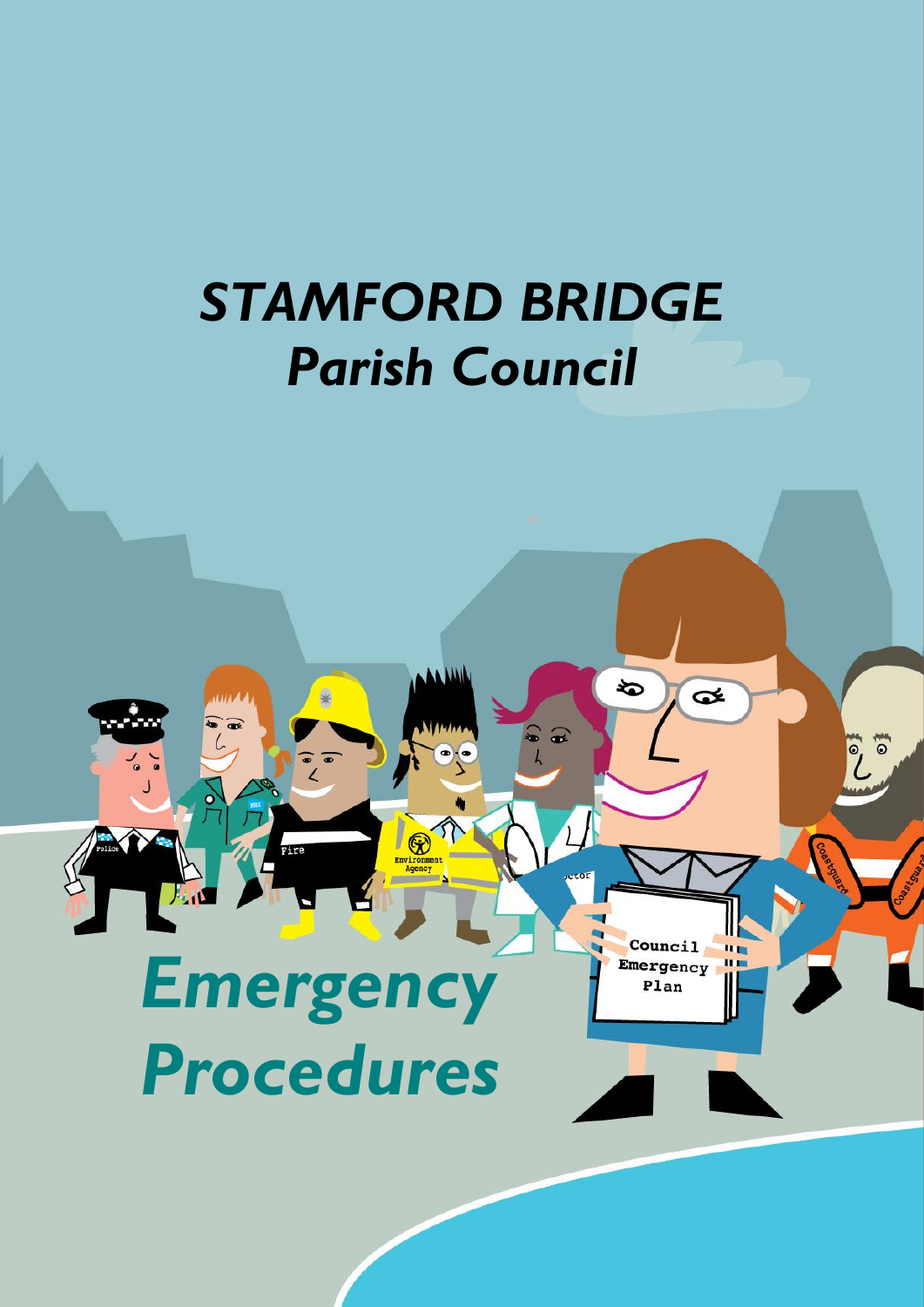Emergencies like road accidents, fires and medical emergencies happen somewhere in the country almost every minute of every day and are dealt with quickly and efficiently by the emergency services.

East Riding of Yorkshire Council (ERYC) and other responding organisations have emergency plans in place for larger events that stretch the resources of the emergency services and affect large numbers of people or the environment.

#### How Town & Parish Councils will be notified of an Emergency

Town and Parish Councils will always be notified about a declared emergency that they will be affected by. The type of notification will depend on the type of emergency and is outlined below. Elected Members will also be notified in the same way.

- In the event of a localised emergency that impacts on one or a small number of towns or parishes, the clerk will usually be telephoned by the Head of Service who is co-ordinating the Council's response to the emergency. The Head of Service will be known as a Control Centre Manager when they are in this co-ordination role.
- In the event of a wide area emergency that impacts on many wards across the East Riding of Yorkshire, initial notification is likely to come from an email sent from '*alertparish'*, the Emergency Planning team or from the Emergency Control Centre.

There is often an information vacuum at the start of an emergency, with responding organisations trying to ascertain exactly what has happened and what the consequences are. However, the notification will take place as soon as possible after arrangements have been put into place to implement the Council's response to an emergency.

#### Communicating with Town and Parish Councils during an Emergency

The Town and Parish Council emergency hotline will usually be the primary point of contact for you during an emergency. Information about the emergency response will be cascaded by the Emergency Control Centre, and the switchboard will be able to direct any queries or issues towards the appropriate Council teams. It is likely that to take some time to respond to enquiries during the initial stages of an emergency.

The Council's website will also be fully updated with information during an emergency.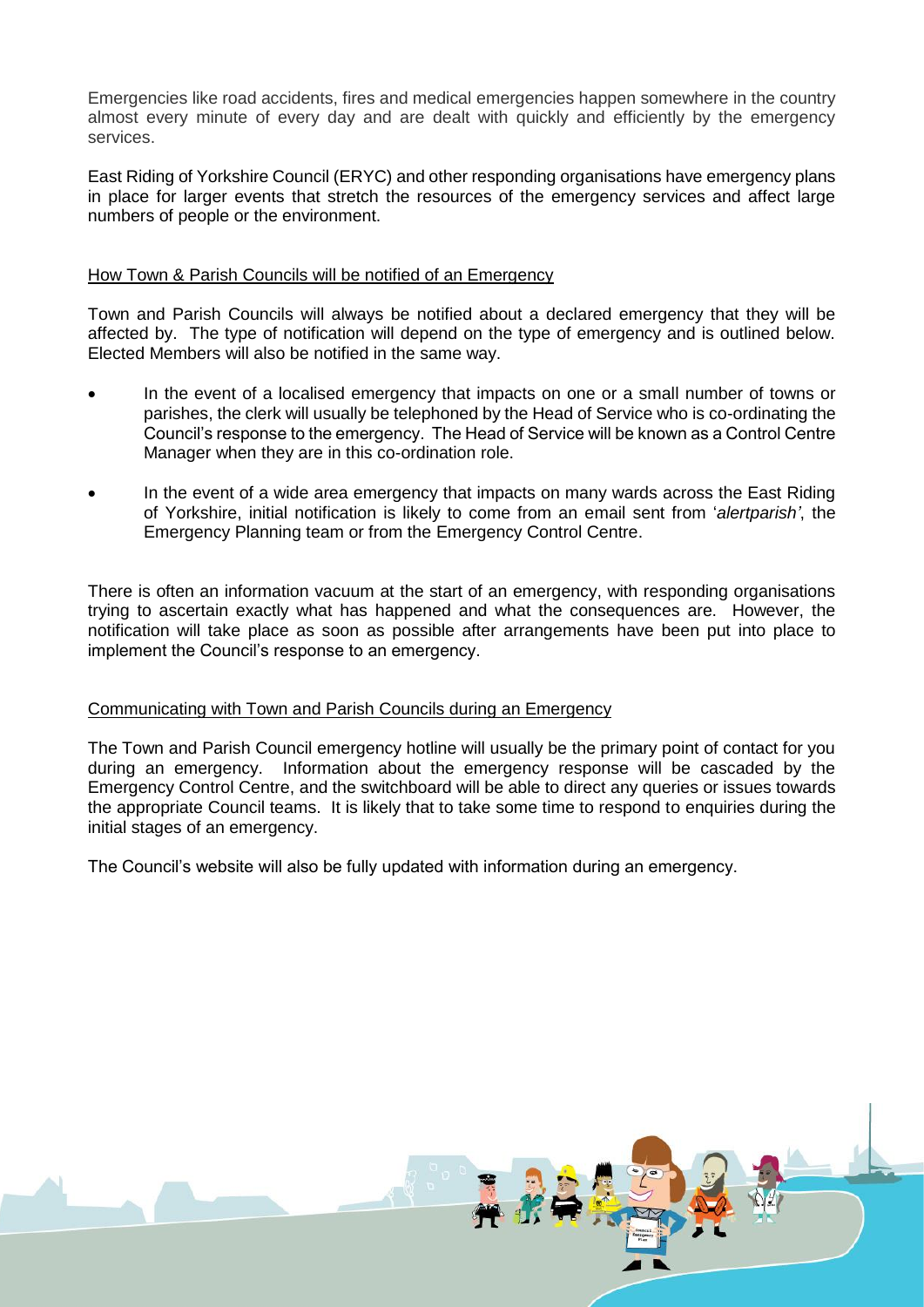

| <b>Name</b>                             | <b>Contact Information</b>                                          | Home address                                                  | <b>E-mail address</b>          |
|-----------------------------------------|---------------------------------------------------------------------|---------------------------------------------------------------|--------------------------------|
| Dave King Clerk to Parish Council       | Home - 01759 371555<br>Work - 01759 372341<br>Mobile - 07949 596986 | 21 Kingsway,<br><b>Stamford Bridge</b><br>York. YO41 IJP      | clerk@stamfordbridge-pc.gov.uk |
| Paul Butterfield Parish Councillor      | Home - 01759 371141<br>Work –<br>Mobile - 07956603169               | 20 St Johns Road,<br>Stamford Bridge<br>York YO41 IPH         | butterfieldpaul@hotmail.co.uk  |
| <b>Richard Clarke Parish Councillor</b> | Home - 01759 372270<br>Work –<br>Mobile -07879 430633               | 81 Low Catton Road<br><b>Stamford Bridge</b><br>York YO41 IDZ | richaclarke06@gmail.com        |
| Rick Bragg Parish Councillor            | Home - 01759 373514<br>Work –<br>Mobile - 07977151778               | 8 Etty Close<br><b>Stamford Bridge</b><br>York YO41 IQP       | Rickbragg46@hotmail.com        |
| Chris Kealey Parish Councillor          | Home - 01759 372807<br>Work –<br>Mobile - 07983755703               | 5 Cloverley Close<br><b>Stamford Bridge</b><br>York YO41 IPA  | chrissbridge@btinternet.com    |

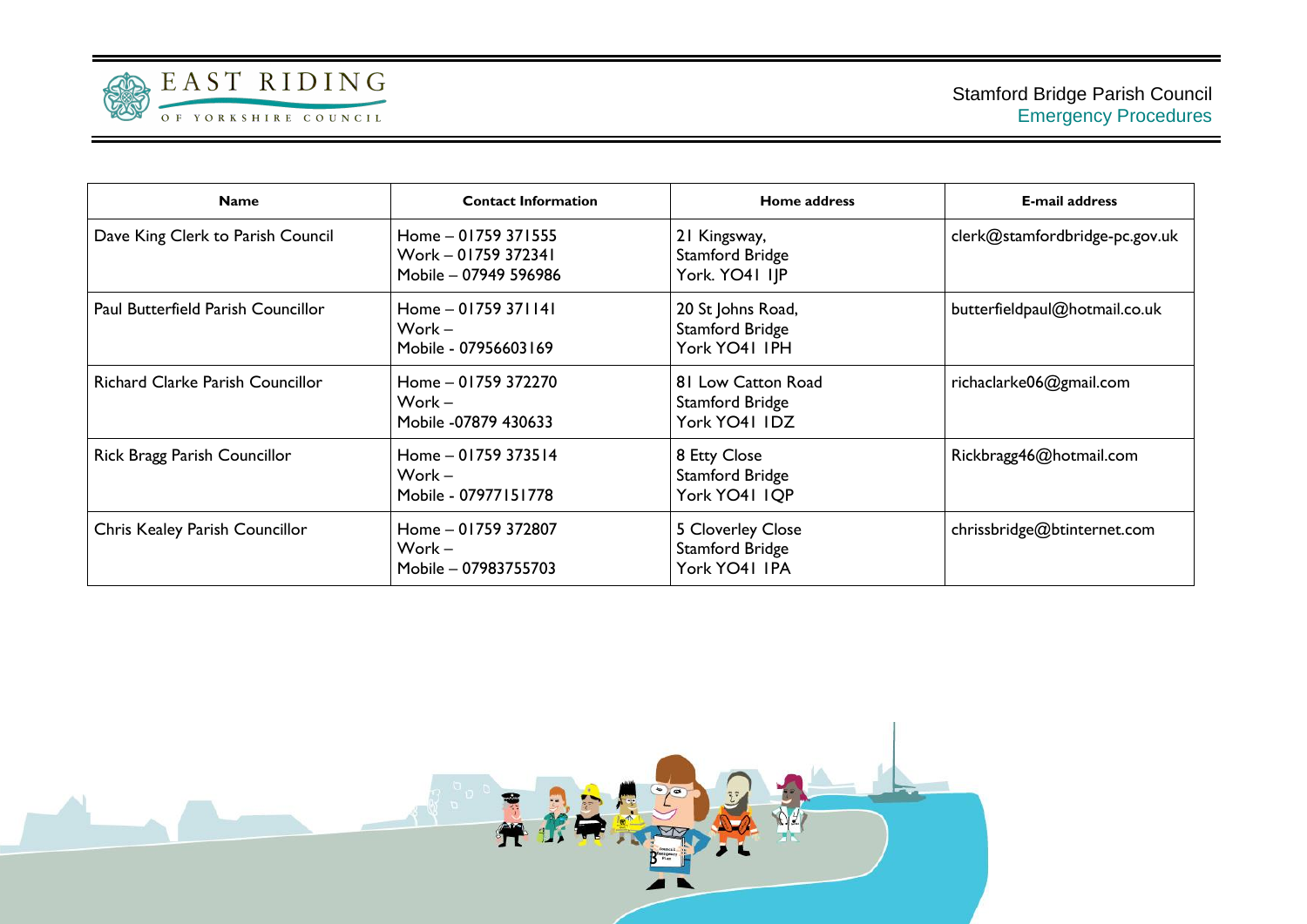

#### **Usual Meeting Place**

| <b>Address</b>                                                                          | Keyholder(s)                                                                                                        | <b>Keyholder Contacts Details</b>                                                                                                  |
|-----------------------------------------------------------------------------------------|---------------------------------------------------------------------------------------------------------------------|------------------------------------------------------------------------------------------------------------------------------------|
| <b>Parish Council Offices</b><br>Old Station House,<br>24 Church Road,<br>York YO41 IDG | Dave King<br>Rich Clarke (Parish Chairman)<br>Chris Kealey (Chair Emergency Comm)<br>Rick Bragg<br>Paul Butterfield | Office - 01759 372341 / 07949 596986<br>Home - 01759 372270<br>Mobile - 07983 755703<br>Home - 01759 373514<br>Home - 01759 371141 |

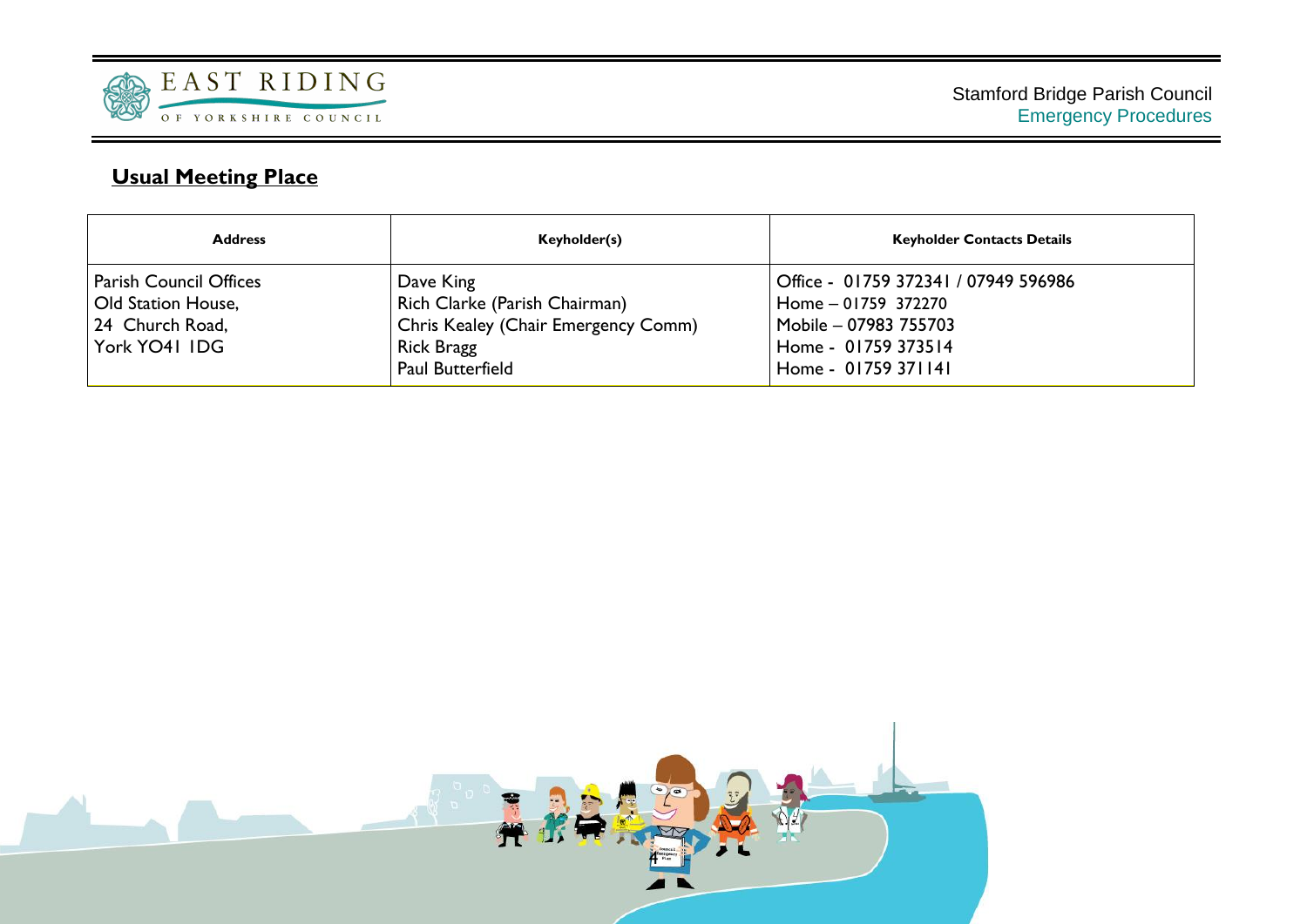

#### **Community Buildings**

| Use of community buildings in the<br>event of an emergency - The<br>following organisations have agreed<br>that in the event of an emergency<br>requiring residents to be evacuated<br>from their homes provide temporary<br>shelter: |                        |              |
|---------------------------------------------------------------------------------------------------------------------------------------------------------------------------------------------------------------------------------------|------------------------|--------------|
| Playing Fields Association, Low<br>Ι.                                                                                                                                                                                                 | <b>Bernard Stevens</b> | 01759 371545 |
| Catton Road                                                                                                                                                                                                                           | Kirstie Hanson         | 01759 371545 |
|                                                                                                                                                                                                                                       |                        |              |
| 2.<br>Village Hall, Low Catton Road                                                                                                                                                                                                   | James Rossdale         | 01759 372758 |
|                                                                                                                                                                                                                                       | David Rutherford       | 01759 372021 |
|                                                                                                                                                                                                                                       |                        |              |
| 3.<br>Sports Hall Association,                                                                                                                                                                                                        | Mick Lawson            | 01759 371204 |
| Church Road                                                                                                                                                                                                                           | Peter Wilson           | 01759 371204 |
|                                                                                                                                                                                                                                       |                        |              |
|                                                                                                                                                                                                                                       |                        |              |
|                                                                                                                                                                                                                                       |                        |              |
|                                                                                                                                                                                                                                       |                        |              |

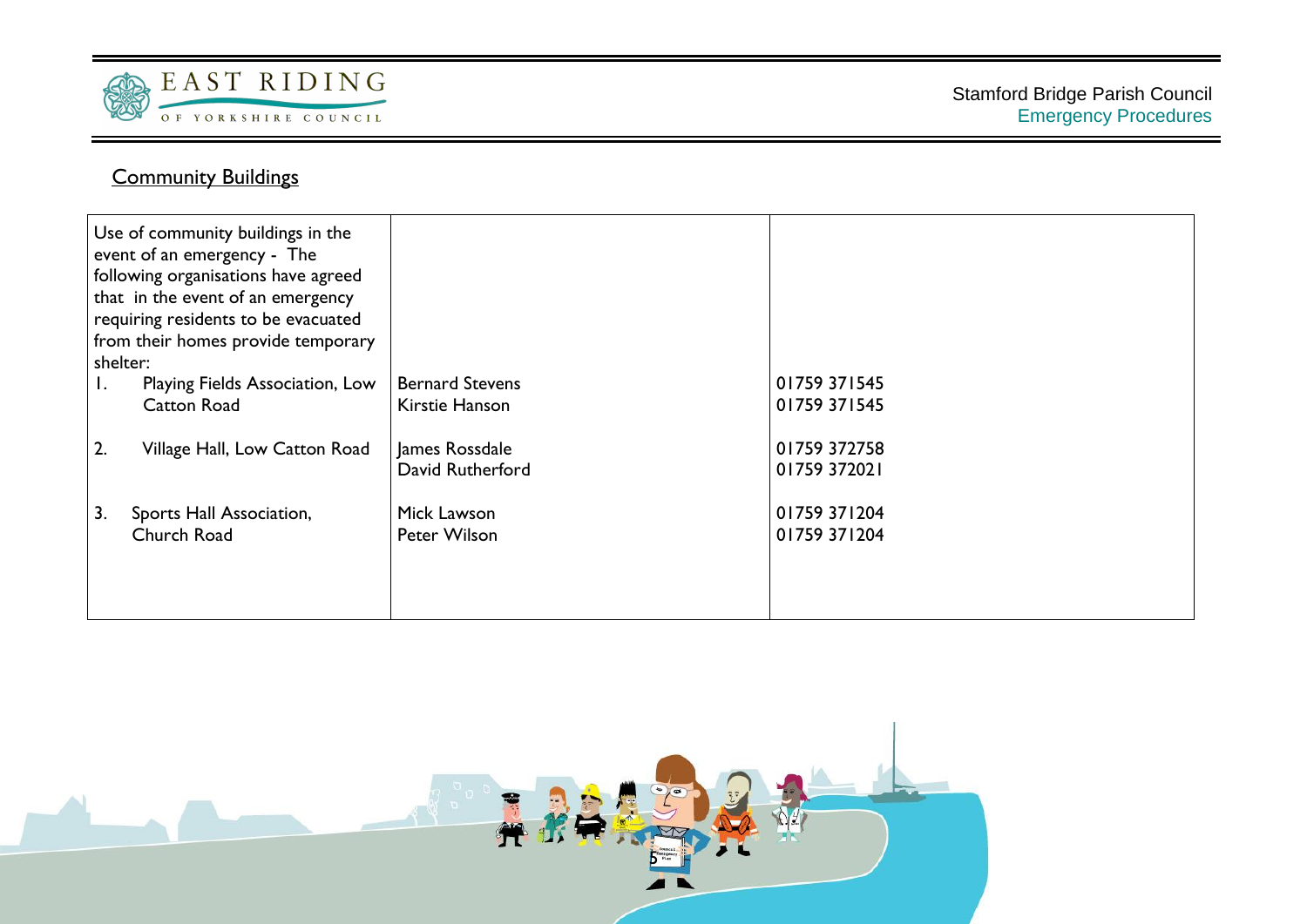



#### **Emergency contact details - External**

East Riding of Yorkshire Council – 01482 393939

- Town & Parish Council Emergency Hotline 01482 393536. Email **ecc@eastriding.gov.uk** (only monitored during an emergency)
- Highways Customer Care Line 0845 6001666

#### **Useful Contact Details:**

- Fire, Police, Ambulance and Coastguard 999
- Police Non Emergency Number 101
- NHS Direct 0845 46 47
- Environment Agency Floodline 0845 988 1188
- Gas Emergency Service and Gas Escapes 0800 111 999
- Electricity Emergency Service and Supply Failures 0845 733 1331
- Yorkshire Water 0845 124 24 24
- Maritime and Coastguard Agency 01262 672317

#### **ERYC Ward Members**

| <b>Name</b>                      | <b>Telephone</b><br>number      | <b>E-mail address</b>                                       |  |
|----------------------------------|---------------------------------|-------------------------------------------------------------|--|
| 078260 439101<br>Andy Strangeway |                                 | $info@island-man.co.uk$                                     |  |
| Kay West                         | 01759 305238 or<br>07872 123811 | Councillor. West@eastriding.gov.uk<br>kaywestbb@hotmail.com |  |
| Claude Mole                      | 01430 871870 or<br>07926 336054 | Councillor.Mole@eastriding.gov.uk                           |  |

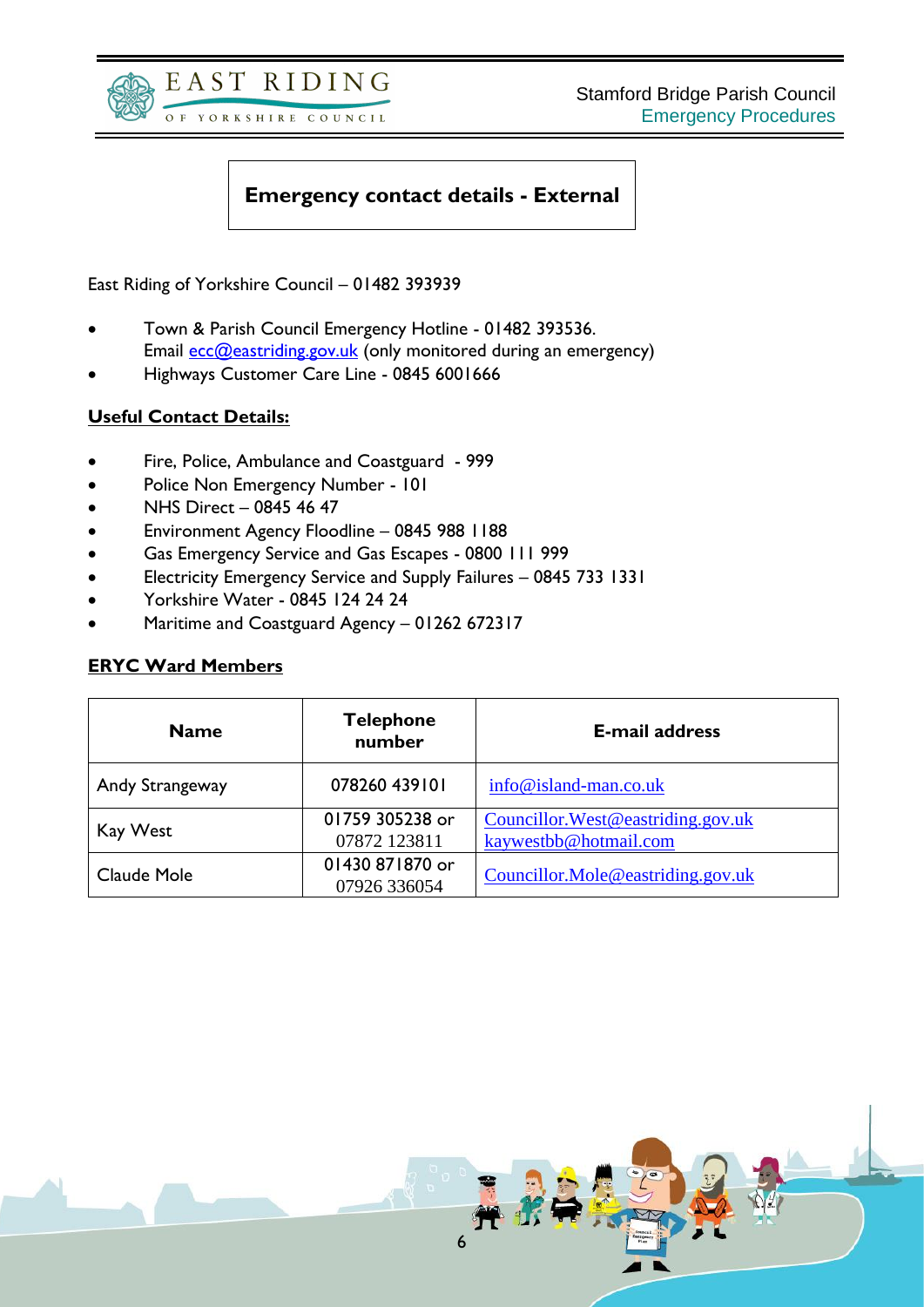

#### **Severe Weather Contingencies**

This section, attached as an Appendix, (additional details are also included in the Snow Clearance Plan) describes the resources available to deal with winter weather in Stamford Bridge Parish, and the processes for using the Parish Council's resources to deal with severe winter weather.

The Chairman of the Parish Council or the Vice Chairman (in both their absences The Clerk) will notify the Parish Council of warning notices received from ERYC.

In periods of prolonged ice / snow then members of the Parish Council will inform the Chairman of particular risk areas noted by them or residents.

#### **Salting Routes - ERYC**

Full details of the ERYC Salting Routes can be found on the ERYC website.

[www.eastriding.gov.uk/winter](http://www.eastriding.gov.uk/winter) or by telephone (01482) 393939

For the Stamford Bridge Parish Council area these can be summarised as follows:

*Precautionary Network* (Roads routinely treated in case of ice and snow)

- **1. A166 Main road Driffield to York.**
- **2. Stamford Bridge to Kexby via High Catton – no road number**

*Secondary Network* (Roads treated when ice is forecast to be present after noon)

#### **1. Bridlington Rd right onto Battleflats Rd to junction with Moor Road, no road number.**

#### **2. Moor Road from junction near Church on Church Road, along Moor Lane to junction of Fanfoss to Wilberfoss Road, no road number.**

Grit bins provided and maintained by ERYC are situated at the following locations identified on the schedule and map attached.

#### **Stamford Bridge Parish Council**

The Parish Council have provided and maintain additional grit bins to supplement those provided by ERYC. These additional grit bins are located at the positions identified on the schedule attached and also on the grit bin map which is also attached. All grit bin locations have been approved by ERYC.

Members of the Parish Council will monitor salt levels in these additional bins and report low levels to the Clerk. The Clerk will make arrangements on behalf of the Parish Council for these grit bins to be filled as required.

7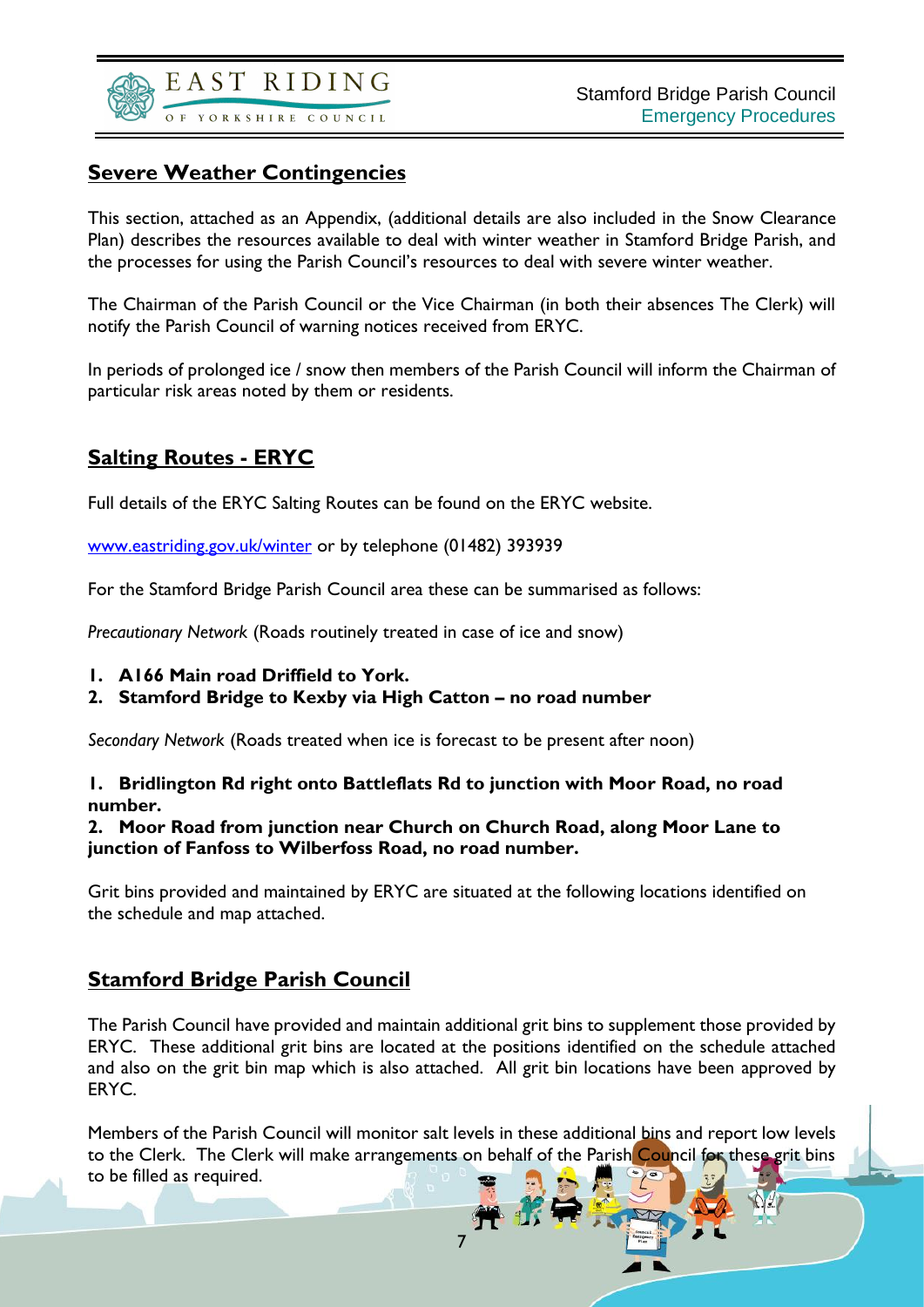

Residents will be encouraged to salt and grit icy areas affecting areas close to their properties.

\*Where any of the Parish Council members are involved in clearing any snow from footpaths, the Parish Council will make available a pedestrian salt spreader to be used by Councillors, Council Staff and Volunteers to spread salt on pavements following the clearance of any snow.

\*Should also be read in conjunction with the Parish Snow Clearance Plan (see below).

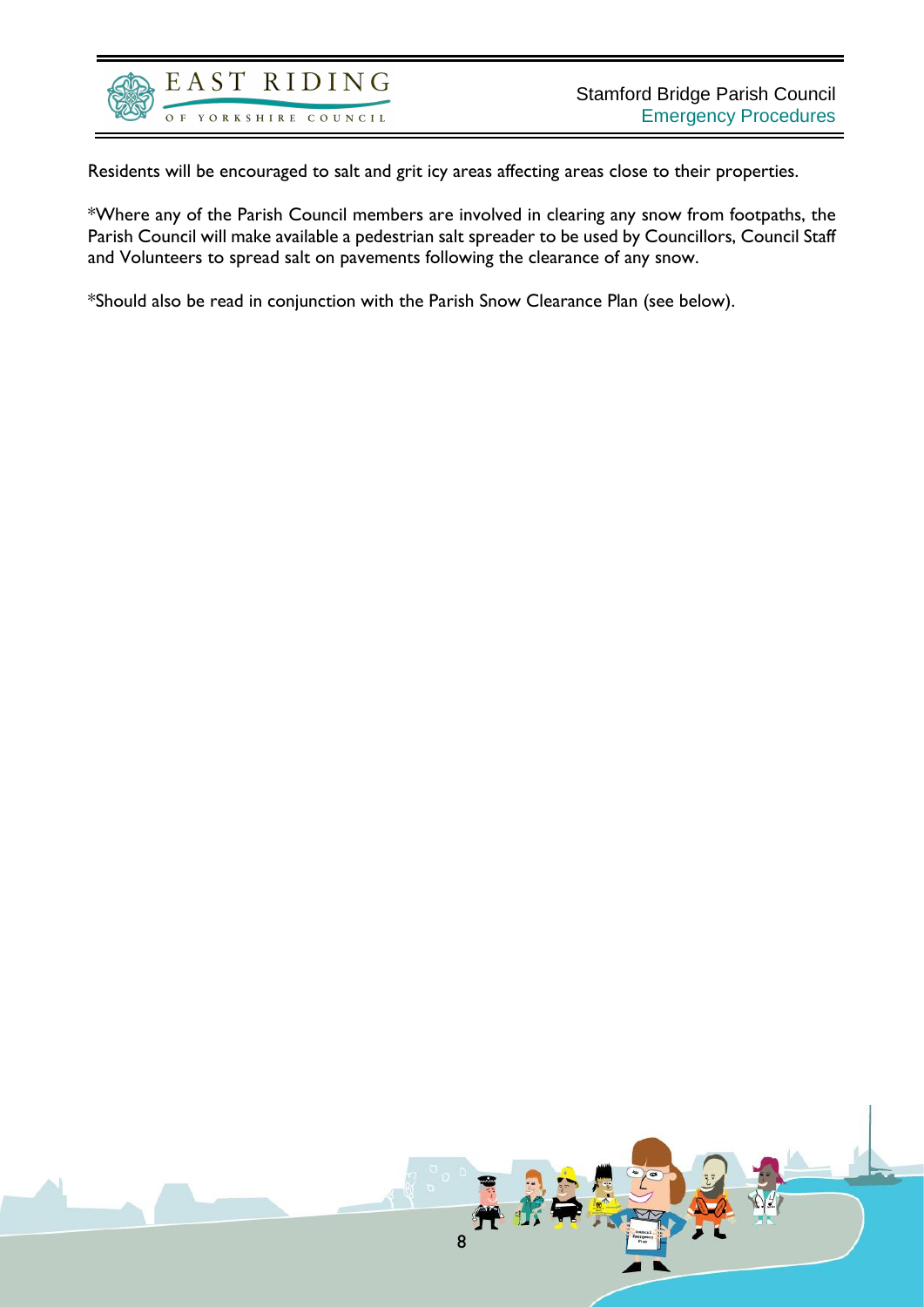

#### **STAMFORD BRIDGE PARISH COUNCIL SNOW CLEARANCE APPENDIX TO COMMUNITY EMERGENCY PLAN**

#### **1) SCOPE OF ARRANGEMENTS**

The snow clearance activities set out in this plan will be carried out on a best endeavours basis, subject to resources being available.

Activities will only be carried out if conditions allow people to work safely.

#### **2) TRIGGERING SNOW ARRANGEMENTS**

The Parish Community Emergency Team agree to monitor weather forecasts, and ground conditions, and will trigger these arrangements when:

- when conditions causes a significant risk of injury
- when the conditions cause a significant and prolonged disruption to transportation, food, water, gas, electricity or health services

And/or

• when members of the community report serious and prolonged difficulties being experienced with slips, trips and falls, transportation or with essential services

#### **3) COORDINATION OF SNOW CLEARANCE**

**ACTIVITIES** 

Snow Clearance activities will be co-ordinated by <Stamford Bridge PC Emergency Committee, Chair PC Kealey, Clerk D King plus Councillors Butterfield, Bragg,

#### **4A) TRIGGERING COMMUNITY EMERGENCY PLAN**

The emergency plan will be triggered by Stamford Bridge PC Emergency Committee, Chair C Kealey, Clerk D King plus Councillors Butterfield, & Bragg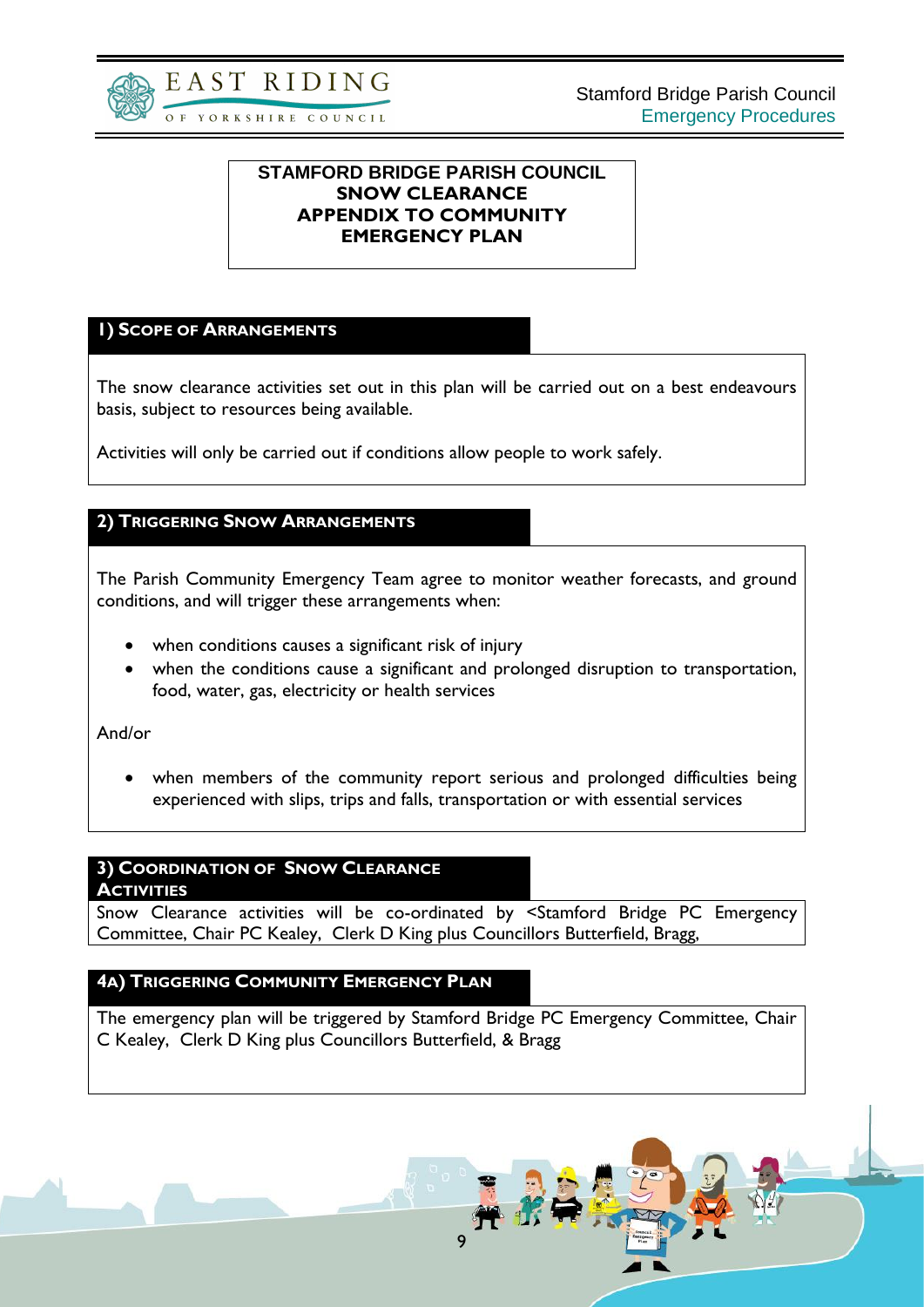

#### **4B) SUPPORTING THE COMMUNITY**

The Emergency Committee will co-ordinate a Community wide response in the event of severe weather occurring. This will be done by each member of the Emergency Committee taking responsibility for a specific area of the village and within these areas, contacts will be established with voluntary groups and individuals that the PC already has contact with the intention trying to ensure that networks are set up to maintain contact with those likely to be most in need.

The PC is always looking to recruit unpaid volunteers who will assist the PC in an emergency.

#### **5) WINTER TREATMENT(S) / SNOW CLEARANCE TEAMS**

There are currently no volunteers, snow clearance will where possible be undertaken by the PC employee and Parish Councillors.

#### **6) PRE-IDENTIFIED SNOW CLEARANCE AREAS**

The PC has identified roads and car parks that will be cleared of snow and gritted by a contractor employed by the PC, these are:

#### **Car Parks**

- **Main Car Park Viking Road**
- **Stamford Bridge square – retail outlets**

#### **Roads**

• **Key roads in housing areas that provide links to main roads throughout the village:**

**Low Catton Road & Huntsmans Lane**

**Fossway**

**Roman Avenue North/South**

- **Godwinsway**
- **Viking Road**

**Lob Lane, Saxon Way and Crescent**

- **Burtonfields Road**
- **White Rose Drive**
- **Saxon Gate (main link road)**

#### **Footpaths**

**See no 5 above, subject to resources been available, the objective will be to concentrate on footpaths that are the most heavily used or where others are on difficult terrains.**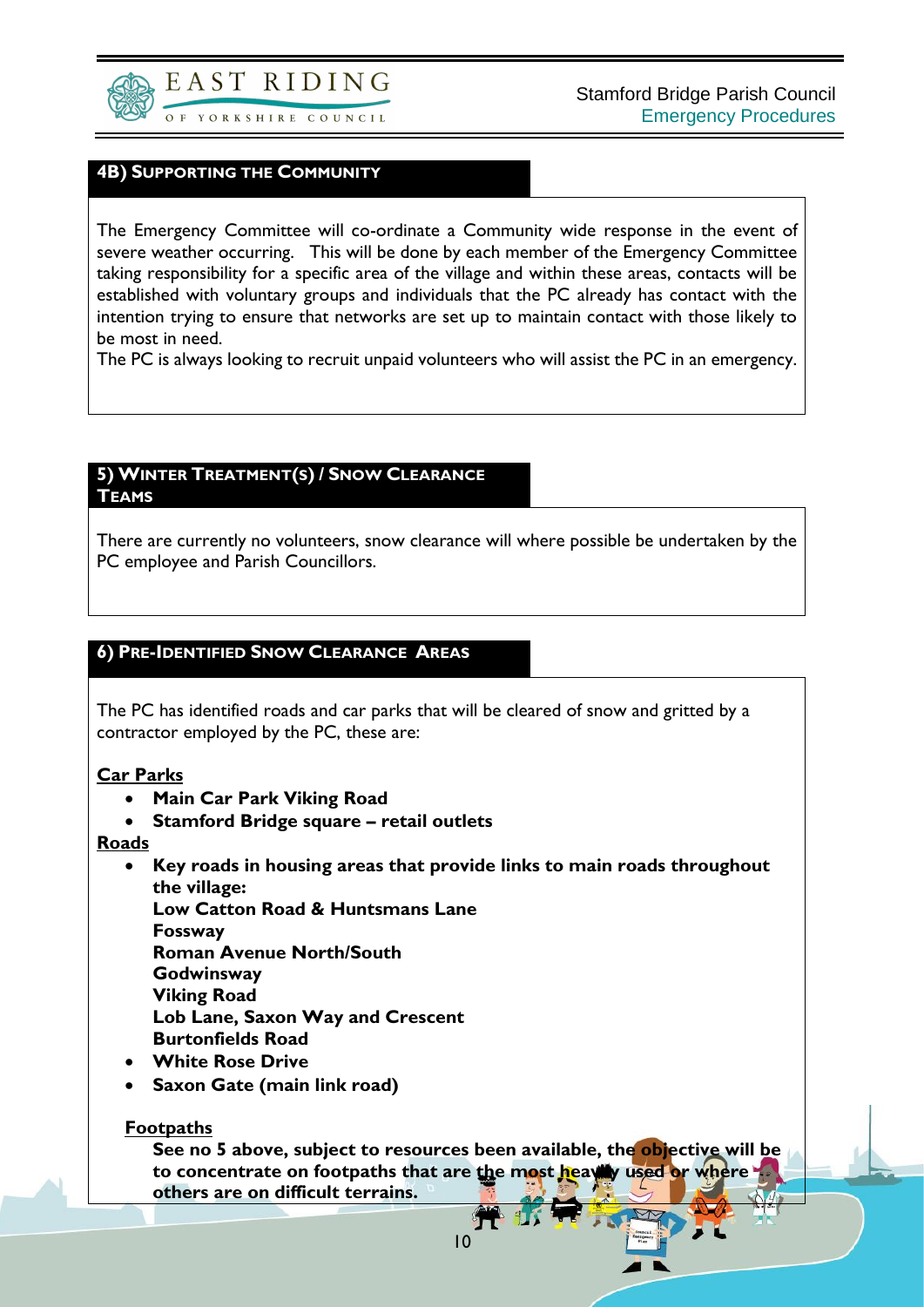

Stamford Bridge Parish Council Emergency Procedures

#### **7) ROADS TREATED BY EAST RIDING OF YORKSHIRE COUNCIL**

The following roads are on the East Riding of Yorkshire Council Precautionary Network:

- A166 Main Road through the village
- Church Road/High Catton Road

The following roads are on the East Riding of Yorkshire Council Secondary Network

- Battleflats Road
- Moor Road/ Moor Lane to edge of Parish Boundary

#### **8) RESOURCES FOR SNOW CLEARANCE**

The Town / Parish Council have identified the following resources for use during snow clearance activities:

| Resource                                                                                                                                                      | Kept at:                                                                                                       |  |
|---------------------------------------------------------------------------------------------------------------------------------------------------------------|----------------------------------------------------------------------------------------------------------------|--|
| Barrows, hand operated Gritter, snow<br>shovels, builders shovels brushes,<br>protective clothing and gloves – held at the<br>PC store in the village centre. | Address: D King Clerk to the Council, c/o<br>Station House, 24 Church Road, Stamford<br>Bridge, York. YO41 IDG |  |
|                                                                                                                                                               | Contact information:                                                                                           |  |
|                                                                                                                                                               | • Home $-$ 01759 371555                                                                                        |  |
|                                                                                                                                                               | • Work - 01759 372341                                                                                          |  |
|                                                                                                                                                               | • Mobile $-07949596986$                                                                                        |  |
| Financial – A PC budget of $£4,500$ has been<br>agreed for emergency purposes                                                                                 | $\bullet$ See above Clerk                                                                                      |  |

#### Salt Bins

There are 42 salt bins located around the village. All residents have access to a bin within a reasonable walking distance. A schedule containing the location of the bins is attached to this document.

11

#### **9) CONTRACTOR / FARMER / LAND OWNER INFORMATION**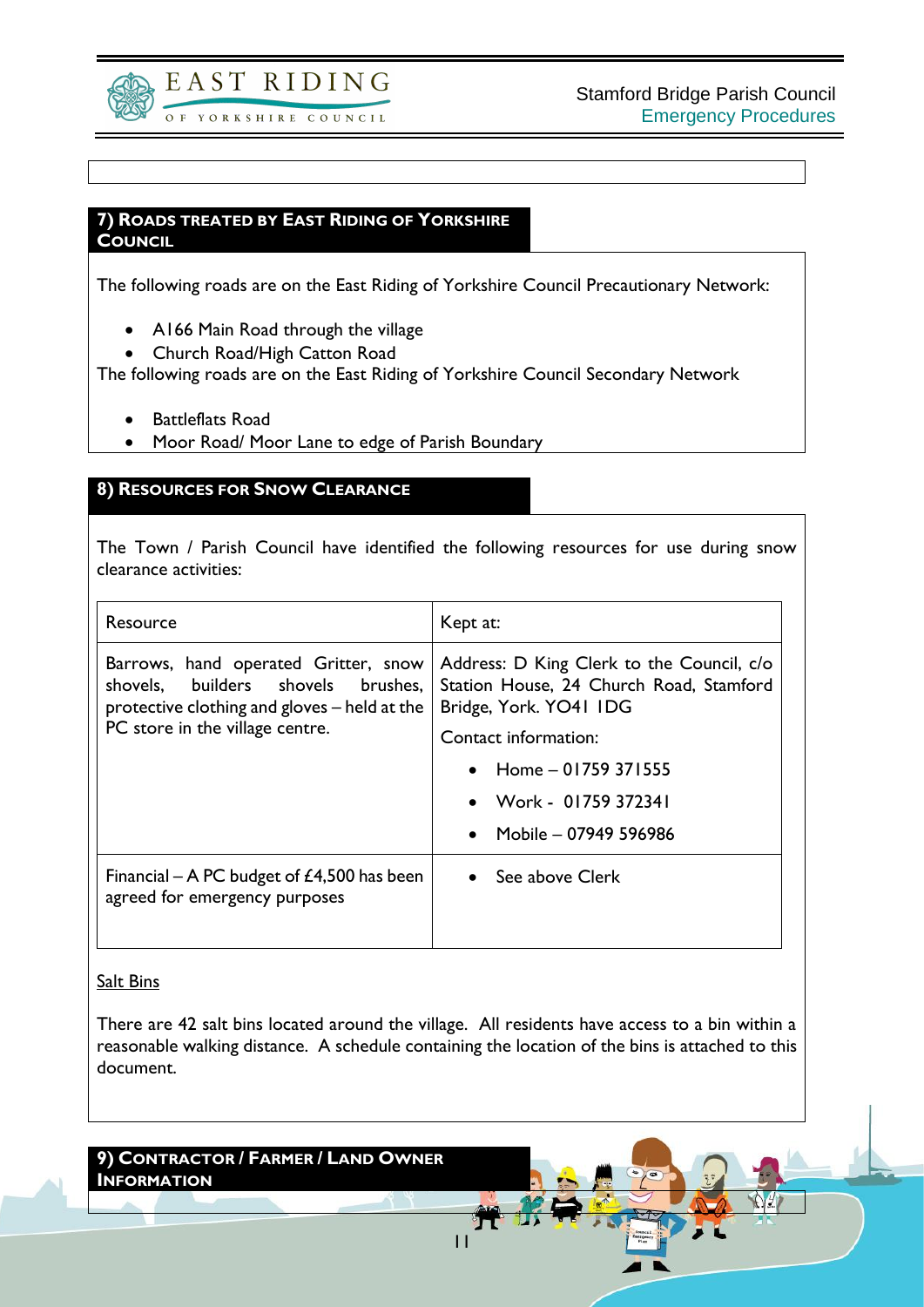

The Parish Council has entered into an agreement with the following Contractors / Farmers to clear the areas identified in Box 6 / Box 12 when requested by the Community Emergency Team.

Checks have been made to ensure that contractors / farmers have the appropriate license, training and insurance to carry out these activities. Details of the agreement and the checks carried out are held at Stamford Bridge Parish Council Office.

| Name                                                                   | <b>Contact Information</b> | Area agreed to clear |  |
|------------------------------------------------------------------------|----------------------------|----------------------|--|
| Nightingale<br>Richard<br>and Son;                                     | Home - 01759 371329        | See Note 6 page 11   |  |
|                                                                        | Work - as above            |                      |  |
|                                                                        | Mobile - 07791 111292      |                      |  |
| Jimmy Nightingale                                                      |                            |                      |  |
| <b>Street Farm</b>                                                     |                            |                      |  |
| <b>Bridlington Road</b>                                                |                            |                      |  |
| <b>Full Sutton</b>                                                     |                            |                      |  |
| The Parish Council have checked the Insurance of R Nightingale and Son |                            |                      |  |
|                                                                        |                            |                      |  |
|                                                                        |                            |                      |  |

#### **10) HEALTH AND SAFETY / WELFARE ARRANGEMENTS**

The team co-ordinating the winter weather activities should make sure that:

Before the plan is triggered

- Appropriate risk assessments have been undertaken and applicable methods of safe working put in place (see Box 14)
- Adequate insurance cover is in place. **10 Persons including** *staff, Councillors and Volunteers.*
- Appropriate resources (e.g. shovel, rock salt, sack-barrow / wheel barrow) can be made available
- Volunteers should dress appropriately, they will be provided with high visibility jackets by the PC.

**During Snow Clearance** 

- People taking part in snow clearance have been briefed on activities and risk assessments
- People have ready access to suitable equipment eg shovel, bock salt, sack-barrow wheel barrow, mobile phone

12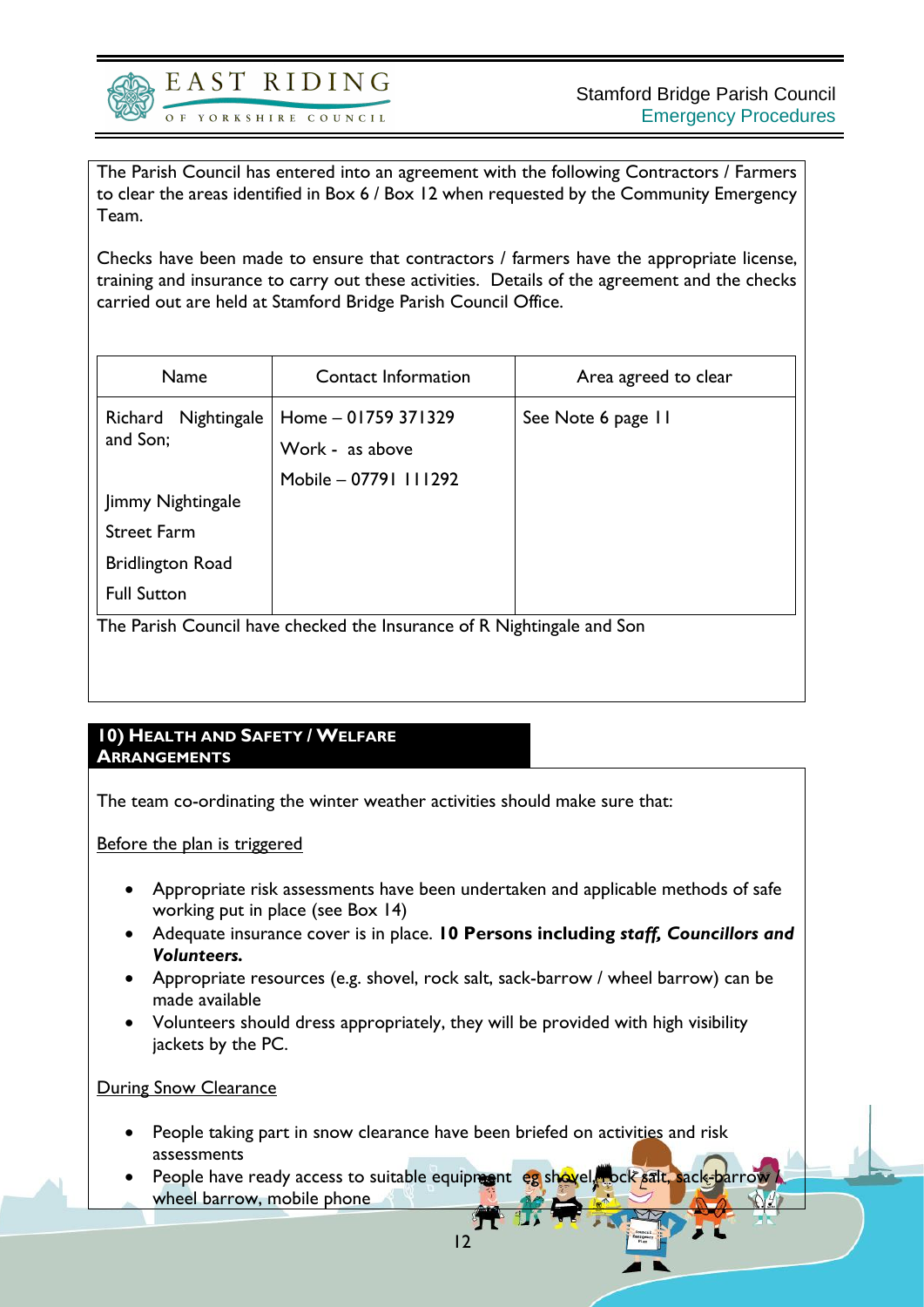

#### **Risk assessments**

The PC will ensure that at all times the risks associated with the clearance of snow and ice is considered before any work is undertaken.

#### **Stamford Bridge Grit Bin Locations June 2018**

#### **NOTE: Yellow bins owned by ERYC, Green bins owned by Parish Council and refills paid by Parish Council**

| $No$           | <b>Location</b>                     | $Color - yellow$                           |               | <b>ERYC</b> |
|----------------|-------------------------------------|--------------------------------------------|---------------|-------------|
|                |                                     | <b>ERYC</b> , green PC                     |               | Ref No.     |
| $\mathbf{1}$   | A166 Bridge over river, village     | Yellow                                     |               | 118         |
|                | side of bridge                      |                                            |               |             |
| $\overline{2}$ | A166 Bridge over river, York        | $\mathbf{G}$                               |               | 117         |
|                | side of bridge                      |                                            |               |             |
| 3              | Viking Rd/Viking Close junction     | $\boldsymbol{\zeta} \, \boldsymbol{\zeta}$ |               | 121         |
| $\overline{4}$ | <b>Viking Close</b>                 | $\epsilon$                                 |               | 119         |
| $\overline{5}$ | Church Road - bend opposite         | $\epsilon$                                 |               | 10/450      |
|                | Church                              |                                            |               |             |
| 6              | Church Road - outside School        | $\epsilon$                                 |               | 10/267      |
| $\overline{7}$ | Saxon Road- Crescent junction       | $\zeta$ $\zeta$                            |               | 830         |
| 8              | <b>Station Club Church Road</b>     | $\epsilon$                                 |               | 10/264      |
| 9              | Tostig Close off Roman Avenue       | Yellow, formally                           |               | 902         |
|                | North                               | adopted by ERYC                            |               |             |
|                |                                     | gritting team                              |               |             |
| 10             | Sustrans path end of Heather        | Yellow                                     |               | 858         |
|                | <b>Bank</b>                         |                                            |               |             |
| 11             | <b>Cloverley Close Huntsmans</b>    | Yellow                                     |               | 860         |
|                | Lane est                            |                                            |               |             |
| 12             | <b>Cherry Paddock off Huntsmans</b> | Green                                      |               | 10/451      |
|                | Lane                                |                                            |               |             |
| 13             | Village Hall Low Catton Road        | Green                                      |               | 10/472      |
|                |                                     |                                            |               |             |
|                |                                     |                                            |               |             |
| 14             | Junction Fossway - Norseway         | Green                                      |               | 10/452      |
|                | junction                            |                                            |               |             |
| 15             | Roman Av- Godwinsway                | Green                                      |               | 10/473      |
|                | junction                            |                                            |               |             |
| 16             | Godwinsway - near John Ward         | Yellow                                     |               | 10/144      |
|                | Close                               |                                            |               |             |
| 17             | $Godwinsway - opposite infant$      | Yellow                                     |               | 10/265      |
|                | school                              |                                            |               |             |
| 18             | Dales Walk off Lob Lane             | Yellow                                     |               | 843         |
| 19             | Car Parking area in Kings Garth     | Yellow                                     |               | 844         |
|                | complex                             |                                            | $\frac{1}{2}$ |             |
|                |                                     |                                            | $\sqrt{M}$    |             |

13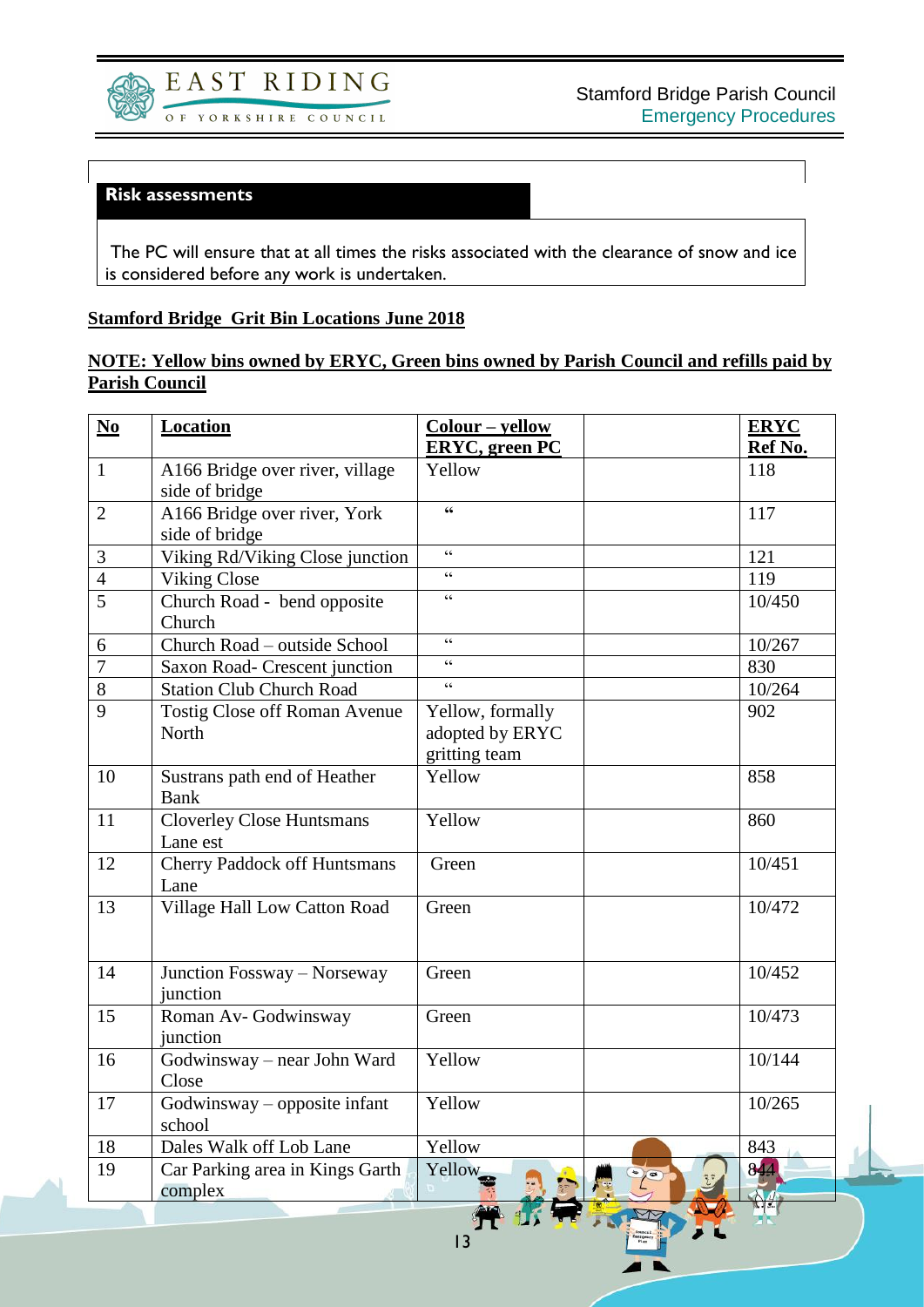

### EAST RIDING

OF YORKSHIRE COUNCIL

| 20 | Lob Lane – Moor Road junction                                                 | Yellow                                                          | 10/268    |
|----|-------------------------------------------------------------------------------|-----------------------------------------------------------------|-----------|
| 21 | Moor Road – near Church                                                       | Yellow                                                          | 114       |
| 22 | Battleflats Rd- Burtonfields Rd<br>junction                                   | Green                                                           | PC 10/471 |
| 23 | Sloping path from Daneswell<br>Close/WhartonRds leading to<br>A166            | Yellow                                                          | 10/266    |
| 24 | A166 Bridlington Rd- in front of<br><b>Treatment Bar/Rutherfords</b><br>shops | Yellow                                                          | 859       |
| 25 | A166 Bridlington Road, in front<br>of fish & chip shop                        | Yellow                                                          | 00/123    |
| 26 | Village Centre - near toilets                                                 | Yellow                                                          | 116       |
| 27 | Village Centre – car parking area<br>near shops                               | Yellow                                                          | 115       |
| 28 | Burtonfields Rd, opposite<br>Kingsway                                         | Green                                                           | PC 11/039 |
| 29 | St John's Rd – edge of grassed<br>area at bottom of street                    | Green                                                           | PC 11/038 |
| 30 | Roman Avenue South, approx<br>150yards from High Catton Rd                    | Green                                                           | PC 11/041 |
| 31 | Whiterose Drive-half way down<br>street on grassed verge                      | Green                                                           | PC 11/040 |
| 32 | Low Catton Rd, just beyond<br>Fossway junction                                | Green                                                           | PC 11/042 |
| 33 | Fox Glade/Huntsmans Lane                                                      | Green                                                           | PC 11/223 |
| 34 | Lawn of No.1 Beagle Croft,<br><b>Forresters Walk</b>                          | Green                                                           | PC 11/226 |
| 35 | Hardradda Way, grassed area<br>next to No 8                                   | Green                                                           | PC 11/225 |
| 36 | Godwinsway/Brown Moor Road<br>front of wall near street light no.             | Green                                                           |           |
| 37 | Junction Haroldsway/Norseway                                                  | Green                                                           |           |
| 38 | <b>Snicket off Otterwood Paddock</b>                                          | Green                                                           |           |
| 39 | High Catton Rd at junction with<br>Roman Av South                             | Green but not paid<br>for by PC, possibly<br><b>ERYC</b> instal |           |
| 40 | Viking Rd on bend near dentist                                                | Green ERYC                                                      |           |
| 41 | Foot of bridge near railings at<br>near footbridge over river                 |                                                                 |           |
| 42 | Sustrans Path (path no. 10) at<br>head of slope down to A166                  | PC Funded and PC<br>to refill salt                              |           |
|    |                                                                               |                                                                 |           |

Ħ

 $\frac{1}{2}$